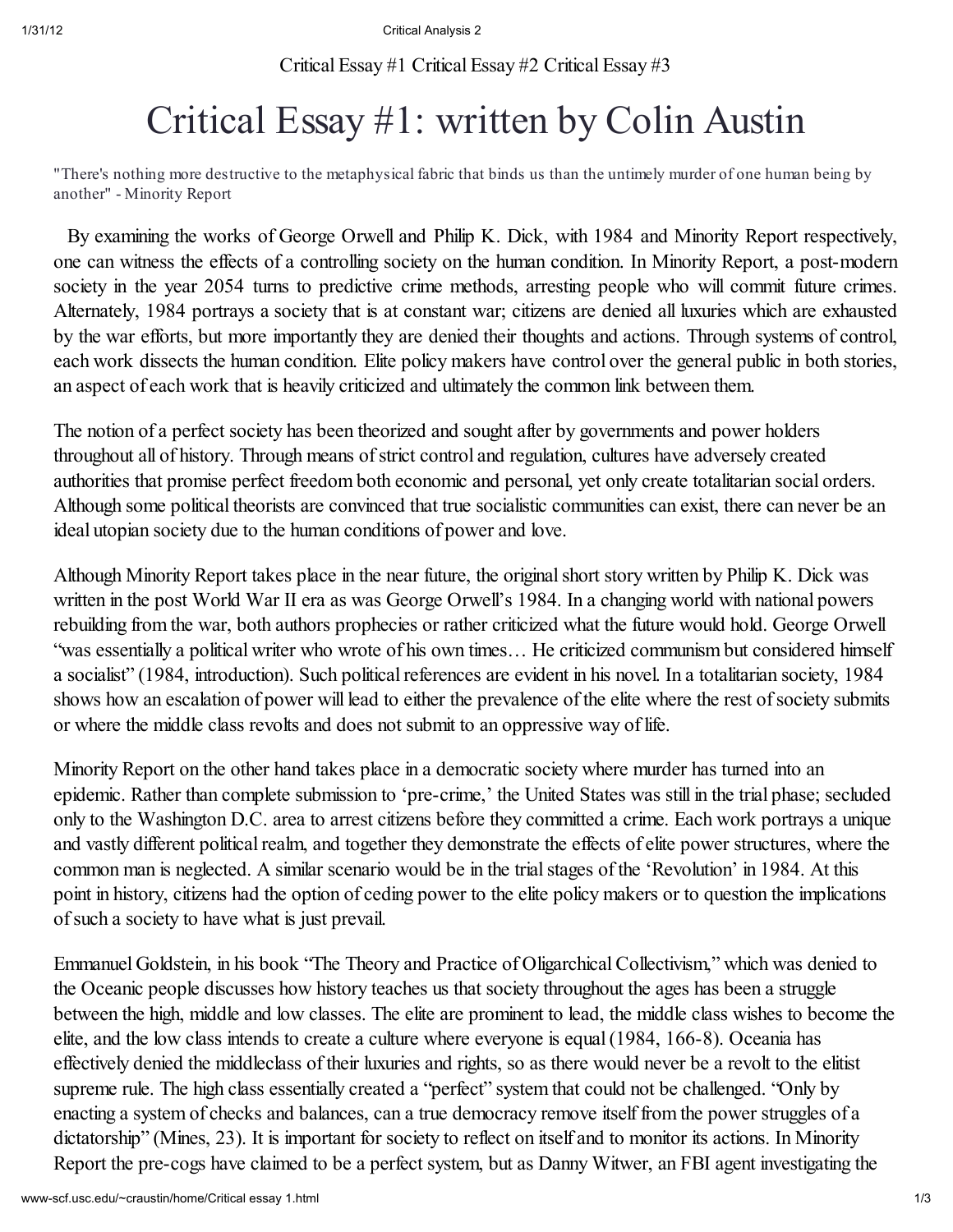## 1/31/12 Critical Analysis 2

Pre-crime system states, "there's a flaw, its human, there always is" (Minority Report). The human condition is unique in both works as to how the body reacts to changing environments, ultimately created by the systems that control those environments.

Jon Anderton, the main character in Minority Report as well as Agatha the main pre-cog in this work, are both driven by love in their journey to expose the flaws of Pre-Crime. Beyond his work, Jon Anderton's passion in life is avenging his son's killer, just as Agatha's anger lies in the death of her mother. In order for pre-crime to work, Agatha'a mother had to be killed in order to preserve the pre-cogs harmony. This led to a conspiracy where the developers of pre-crime used the system they created to conceal a murder necessary to keep it alive. Driven by power and ego, Lamar Burgess created the flaw that would eventually cripple pre-crime. Set up in a plot to correct the public image of pre-crime, Anderton realized that the human character has an ultimate choice in the face of murder. In the end choice prevails as a stronger force than predictive crime methods. Rather than the end justifying the means in government, the means are justified as a foreseen end. "There's a flaw, its human, there always is" (Minority Report).

The human condition can not be controlled by a system or government. In a world where an elitist society has already formed and suppressed its constituents, such as in 1984, the effects of this control can be seen on a lot larger scale. Winston Smith suppressed his actions and the way he composed himself. Yet inside, he question and hated the government that he worked for. He yearned for love, he yearned for the truth, and he yearned to live a free life. His beacon came in the form of Julia who exposed him to a free life with love. As he opened his eyes to these, he slowly answered the question of what truth is. In a society where people who disobeyed the government were "vanished," an unregulated or unchecked structure left little room for any individual to pursue these actions. It ultimately was the need for love and/or power that led these people to be detained by the Thought Police.

Recent studies in psychopharmacology advocate what George Orwell and Philip Dick suggested 50 years ago holds scientific truth. As humans have evolved from a time when instincts drove human desires, society has been a big factor in shaping the human condition. In 1984 we see a society where humans are secluded and generally unhappy. It is almost impossible to get married for love, and there is often no time to socialize. Minority Report shows a society that was plagued by murder where people became fearful and corruption took over basic human emotions. Doctor Bruce G Charlton and the University of Newcastle published this study on psychopharmacology and the human condition:

"Unless we are political utopians it seems very probable that this is broadly the kind of world most people shall continue to inhabit for the foreseeable future. Indeed, the interest in psychopharmacology has grown inversely with the decline of belief in utopian politics. Political idealism is now just a temporary teenage phase - soon past. The rest of us are starting to realize that if we cannot change the world to suit human nature, our only option is to change human nature to suit the world."

Denying personal freedoms allows for a controlling political environment to emerge, however, Dr. Charlton also points out that the effects on society at large are slowly becoming felt. 1984 and Minority Report are cautionary tales that explain although a society might function better or safer, then human condition adversely feels the consequences.

www-scf.usc.edu/~craustin/home/Critical essay 1.html 2/3 In a world that is "bare, hungry and dilapidated," post war devastation created a dim future, one that a fruitful past could never have imagined (1984, 155). By essentially erasing the past, Big Brother controls the attitudes of